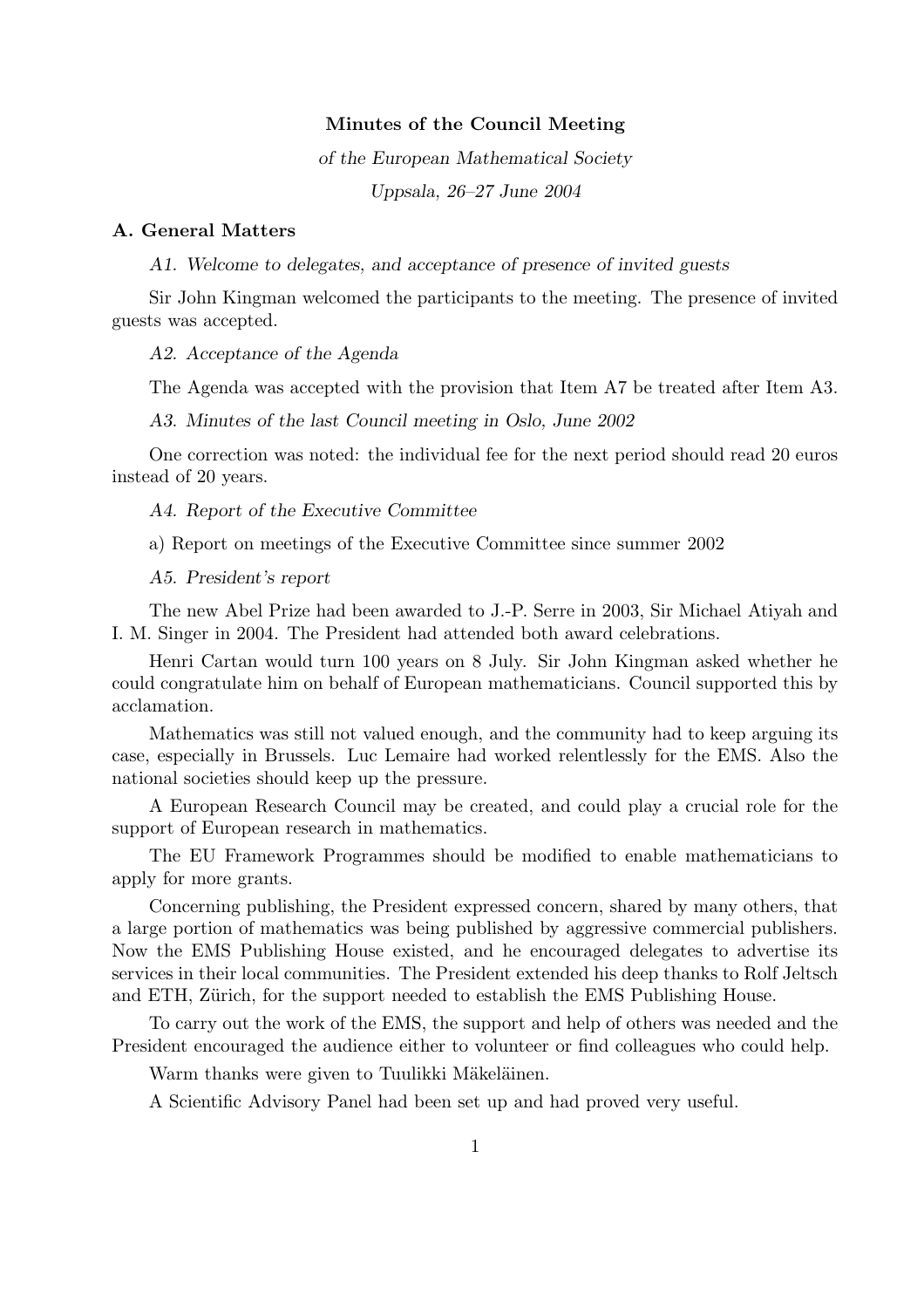The President urged the Council to think about suggestions for his successor. The next President was to be elected in 2006.

A6. Financial matters

a) Report of the Treasurer

Olli Martio briefly explained the financial statements, taking those statements and the budget together.

The Newsletter costs had been underestimated in the previous budget.

Travel expenses of the Executive Committee were kept very low because the travel of many members was paid by their institutions.

The scientific activities consisted mostly of conferences.

The projects were EU and UNESCO contracts. Occasionally some overhead was paid for, but losses had also been incurred.

The Ministry of Education of Finland was thanked for paying the salary of the secretariat in Helsinki.

b) Financial statements and auditors' reports for 2002 and 2003

The Financial statements and auditors' reports for 2002 and 2003 were accepted.

c) Budget and membership fees, 2005 and 2006.

Council accepted the raising of the corporate members' unit fee  $x$  to 380 euro, as proposed.

The budget for the years 2005 and 2006 was accepted.

A7. Membership items (covered after A3)

a) Change of class of corporate members

The Royal Spanish Mathematical Society (RSME) was raised from Class 2 to Class 3. The Catalan Mathematical Society (SCM) was raised from Class 1 to 2.

b) Election of corporate members: Full and Institutional Members

The Malta Mathematical Society was elected a full corporate member in Class 1.

The Cyprus Mathematical Society was elected a full corporate member in Class 1.

The Romanian Mathematical Society was elected a full corporate member in Class 1. The Belgian Statistical Society was elected a full corporate member in Class 1.

The Norwegian Statistical Association was elected a full corporate member in Class 1.

The Swedish Statistical Society was elected a full corporate member in Class 1.

The Spanish Society of Statistics and Operations Research (SEIO) was elected a full corporate member in Class 1.

c) Reciprocity memberships

No further reciprocity agreements had been proposed.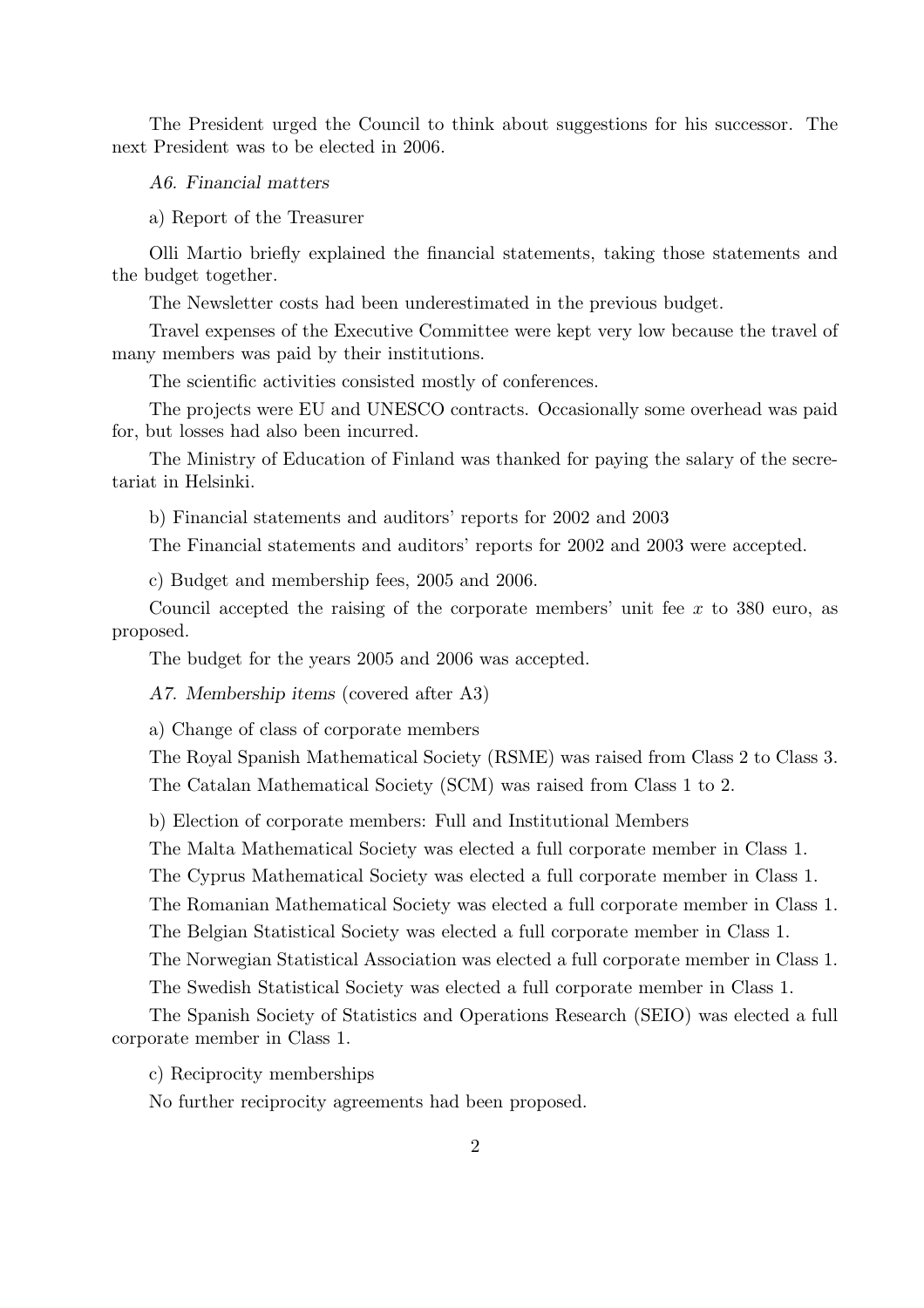#### B. Elections

Tellers: Professor Bodil Branner and Dr David Salinger were elected tellers.

B8. Elections to Executive Committee

a) Vice-President

Pavel Exner was elected Vice-President by acclamation. The term of office was 4 years, starting 1 January, 2005.

b) 4 Members-at-Large

There were five candidates, namely Victor Buchstaber, Olga Gil-Medrano, Carlo Sbordone, Klaus Schmidt and Mina Teicher for four positions. No candidates were proposed from the floor. A written election was conducted. The tellers reported that 71 ballots were cast, all valid. The result of the election was as follows:

Victor Buchstaber 61 votes

Olga Gil-Medrano 49 votes

Carlo Sbordone 62 votes

Klaus Schmidt 48 votes

Mina Teicher 47 votes

Thus the following members were elected: Victor Buchstaber, Olga Gil-Medrano, Carlo Sbordone, Klaus Schmidt.

The term of office was 4 years, starting 1 January, 2005.

B9. Election of Auditors

The professional auditors, P. Kaasalainen (deputy J. Weckman) were re-elected.

Kazimierz Goebel and Stephen Huggett were elected as EMS auditors.

Thanks were extended to L. Marki and J. Hubbuck for their work.

## C. Detailed Review of Activities

## C10. Publications

a) Report of the Newsletter Editor

The Newsletter had usually had two to three survey articles, reports of meetings, and presentations of national societies. The next issues would contain introductions to ERCOM members. There had been personal items, book reviews and a biannual problem corner. Attempts to put the Newsletter on EMIS had mostly been successful. An effort was being made to make the recent books and conferences sections available in a searchable form on EMIS.

The Editor asked for suggestions for feature articles.

Herbert Fleischner asked for some free issues for developing countries.

Thanks were given to Robin Wilson and to Martin Raussen for very successful editorships.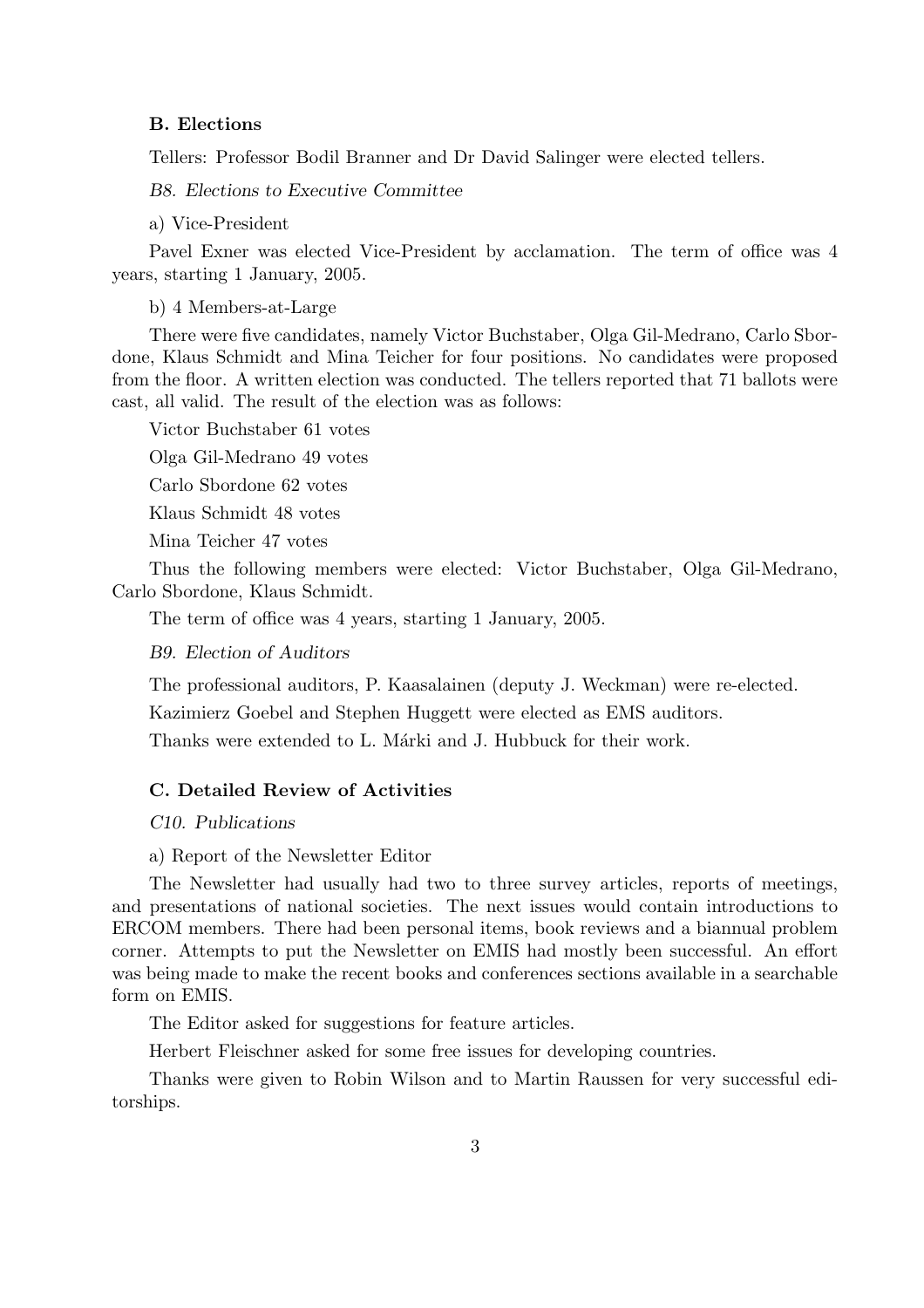#### b) EMS Publishing House and European Mathematical Foundation

The EMS had established the European Mathematical Foundation to safeguard the EMS against financial responsibility for the publishing operation. The work is done by the Publishing House, EMSPh.

The Managing Editor, Thomas Hintermann, presented the current situation. Currently, the Publishing House published two journals: the *Journal of the European Mathe*matical Society and Interfaces and Free Boundaries. Commentarii Mathematici Helvetici and Elemente der Mathematik would be be published from 2005. It had been a difficult decision for the Swiss Mathematical Society to use the EMS Publishing House, but it was decided as a matter of principle, because the EMSPh was working for mathematicians.

On behalf of Council, Sir John Kingman thanked the Swiss society deeply. José Fernandez thanked Thomas Hintermann for his valuable contribution.

The Oberwolfach Reports series was being published by the EMSPh.

Thomas Hintermann appealed to delegates for help for the Publishing House. He asked Societies to include a brochure in their mailing, asked all delegates to circulate the catalogue at their institutions, and to encourage their libraries to purchase the products of the EMSPh. Also he urged them to encourage their colleagues to publish with the EMSPh.

Herbert Fleischner asked for special rates for developing countries.

Carles Casacuberta mentioned Springer's good cooperation with the EMS, which should be acknowledged.

c) Zentralblatt

Sir John Kingman introduced the subject. It was good to have competition and a database in Europe, particularly one with a long and broad tradition. It was now financed by the German and French governments, something that could not go on forever. It should become a more cross-European venture. In addition, it rested heavily on a very small number of people. The EMS was involved in Zentralblatt. Scientific input should be increased: for that purpose a scientific advisory board was needed, to give the views of the mathematical community and also to support the management.

There was general agreement that the EMS should continue to be involved in Zentralblatt.

Laurent Guillopé described the past French-German cooperation. MathDocCell had been created by the French government and had been in active cooperation with Zentralblatt. The EMS was a key player in making it a truly European enterprise. There had been an evaluation of the scientific part by 20 mathematicians. They had made a comparison between Zentralbatt and MathSciNet. Their recommendation was to set up a scientific advisory board, to widen the panel of reviewers, to make the proportion of reviews over abstracts better. Author identification had to be improved. The goal was to have a truly worldwide European-based database.

Bodil Branner encouraged delegates to subscribe to Zentralblatt. One possibility was to form a consortium. Also new reviewers were needed.

d) JEMS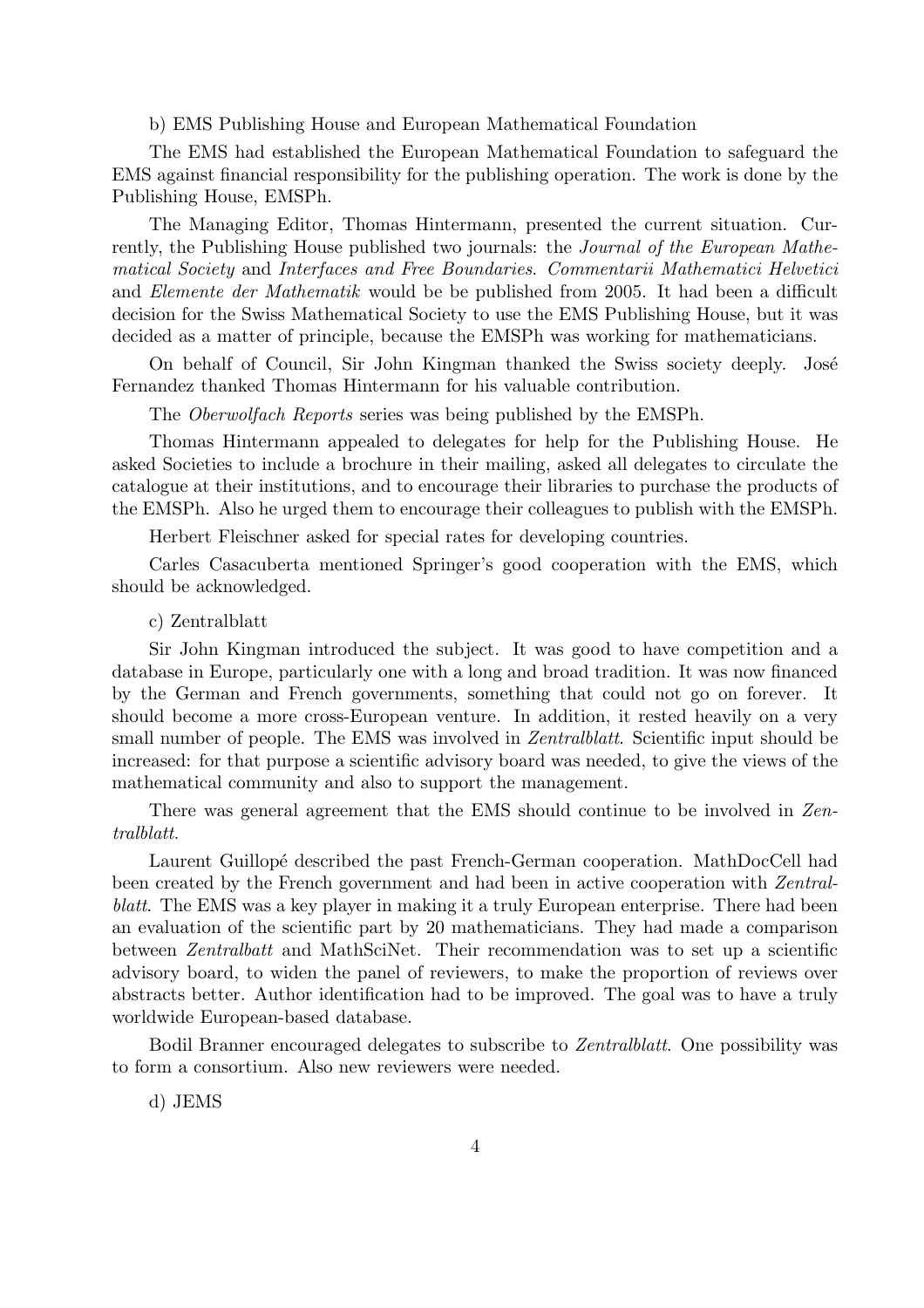The report from the Editor-in-Chief of JEMS was noted.

C11. Report of the Publicity Officer

David Salinger had presented a written report. Thanks were extended to David Salinger for his valuable services to the Society.

C12. Reports from Society Committees

a) Applied Mathematics

Supplementing the written report, the President mentioned that proper emphasis had to be put on applied mathematics. Fresh thinking was needed, and suggestions were most welcome.

b) Developing Countries

Herbert Fleischner supplemented his written report.

Carles Casacuberta urged him to coordinate efforts with ICM-2006.

John Ball informed delegates that there was an IMU CDE (Commission on Development and Exchanges) strategy group, which was considering a class of associate membership for developing countries, with no dues or votes. Efforts of the IMU and the EMS CDC (Committee on Developing Countries) should be coordinated.

The roles of CDC and and CEEC in relation to the countries of the former Soviet Union should be reconsidered.

Council members were asked to volunteer to work for the CDC.

Thanks were given to Herbert Fleischner, Tsou Sheung Tsun and their colleagues.

c) Education

Anthony Gardiner had sent a report and the incoming Chair, Mina Teicher described her plans. In future there would be more cooperation with member societies' education committees. The project called Reference Levels, reporting on mathematics education at the age of 16, should be compared with the Pisa report.

d) Electronic Publishing

A written report was received.

e) ERCOM

The Chair, Manuel Castellet, presented his written report.

f) Group on Relations with European Institutions

Luc Lemaire had written a report, which he supplemented by a verbal report.

Sir John Kingman commented that Luc Lemaire has done extensive work for the EMS in Brussels: this was acknowledged with applause.

There was a constant struggle to obtain support for basic research in mathematics. None of the 6th Framework Programme's seven priorities mentioned mathematics directly. Marie Curie actions were more open, but the rate of success was only 1/20.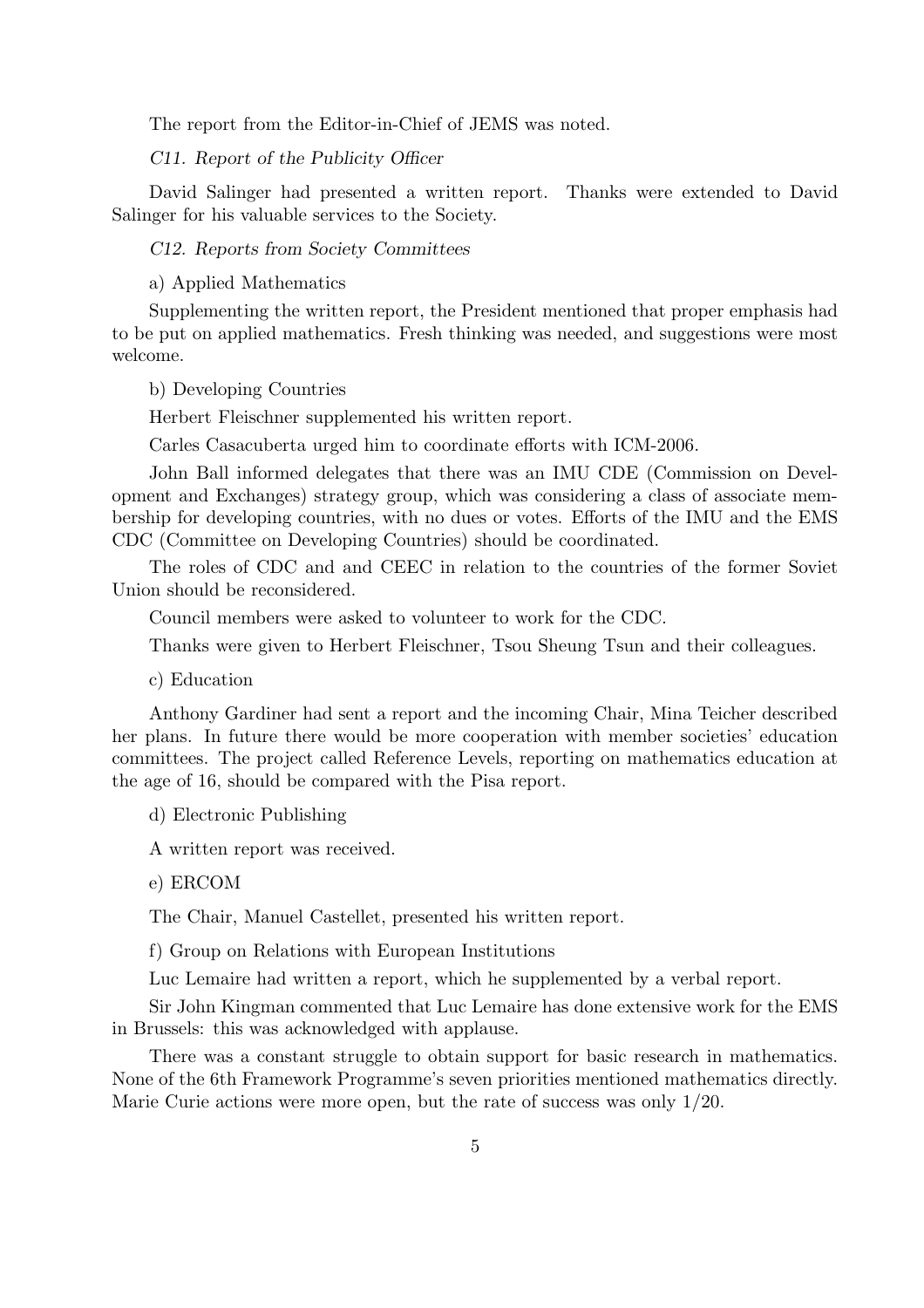The establishing of a European Research Council could be instrumental in the support of European research in mathematics.

g) Raising Public Awareness

Vagn Lundsgaard Hansen, having written a report, made some further comments. First class teaching at high school level was needed, but it was also important at later stages. He urged the Council to convince their colleagues that raising public awareness was important. He mentioned unusual ways to advertise mathematics, for example, a shopping bag with mathematics on it. One should attempt to be visible in science centres, museums and exhibitions, but also in connection with music, sculpture, etc. Puzzles were very popular and close to mathematics, and should be used to attract people to mathematics.

A lively discussion ensued.

At the moment there was momentum for mathematics and one should make use of it.

There were plays and ballets illustrating probability. The internet was a useful tool for making publicity for mathematics, especially for young people.

In Cambridge there was a web site for teachers to pick up material. Maybe such sites could be made available by links at EMIS. The German Mathematical Society had such a web site.

Thanks were given to the Committee for its excellent and dedicated work.

h) Special Events

A report was available. The President promised that the EC would pay special attention to this committee.

AMAM03 in Nice had been very successful, as had been the Kolmogorov event in Moscow.

i) Support of East European Mathematicians

A written report was available. Thanks were given to Andrzej Pelczar, the committee's chair.

j) Women and Mathematics

Emilia Mezzetti reported briefly on the work of the Committee.

The committee was trying to collect data about the situation of women mathematicians, three years after the previous questionnaire. Catherine Hobbs had obtained a grant from the EU for organising a mentoring scheme.

Mina Teicher asked for a document from the Committee to show in Brussels on behalf of the Helsinki Group in Science.

Ehrhard Behrends commented that the networks only had male members.

ERCOM reported that the attendance of women at its research centres was about  $7-18\%$ .

Olli Martio requested statistics on the proportion of women in different sciences.

k) Publications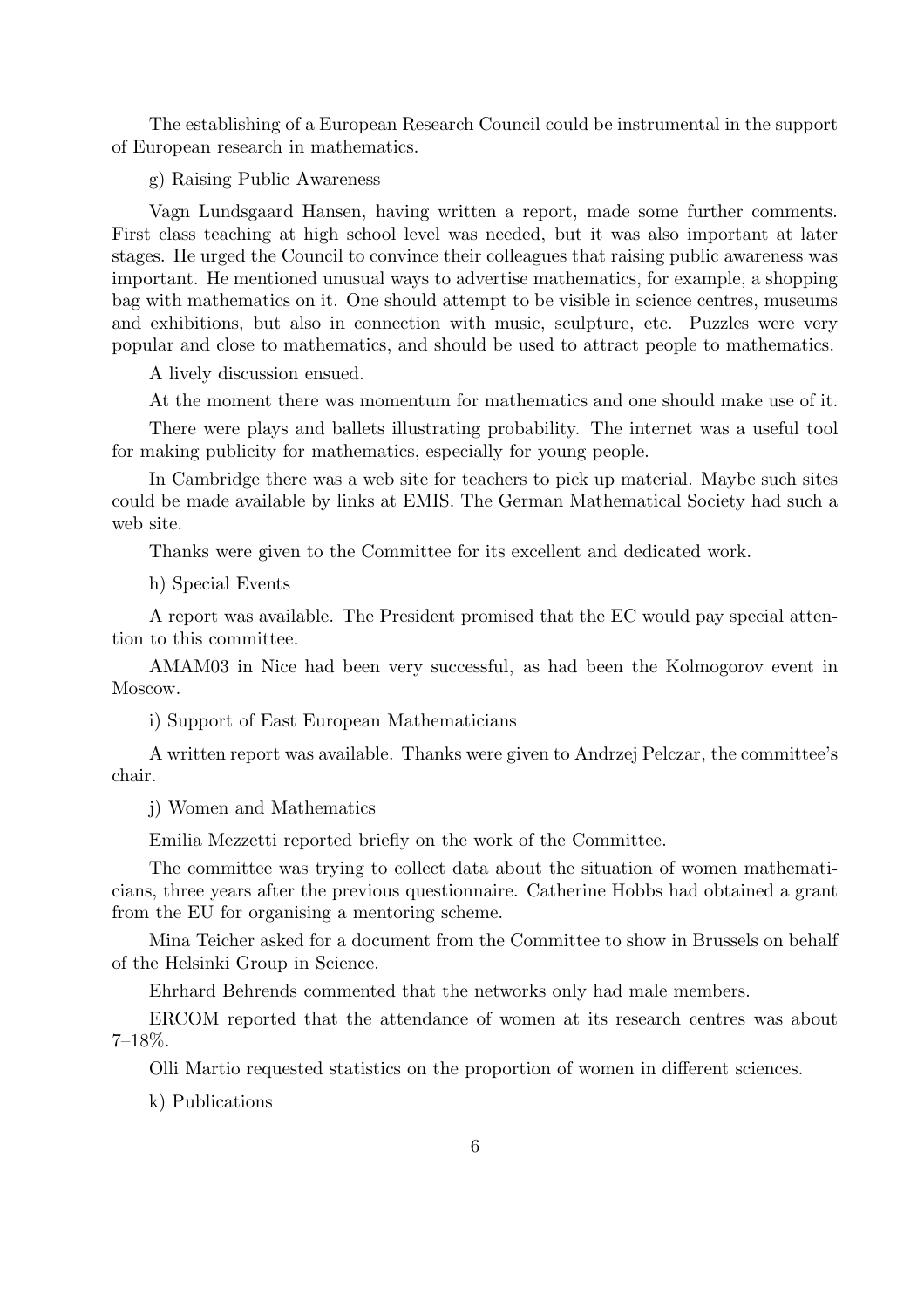Rolf Jeltsch commented that the committee was in transition. The publications officer, Carles Casacuberta was given thanks for his dedicated work on EMS publications.

l) General Meetings

A written report was supplemented by Luc Lemaire. He encouraged delegates to put forward applications for summer schools in coming years.

A new idea of Mathematical Weekends with national societies had emerged, initiated by the Portuguese Mathematical Society. There were no deadlines. The next one was in Prague, followed by one in September 2005 in Barcelona.

He called for more proposals.

No suggestions for EMS lectures had been received. Should a new format be introduced? Input was requested from Council.

C13. Scientific Meetings and Activities

a) Summer Schools

- b) EMS Lectures
- c) LIMES (Large Infrastructure in Mathematics Enhanced Services)

Bodil Branner presented the LIMES project, which had just ended.

d) NEST (New and Emerging Science and Technology)

Luc Lemaire commented that this should be widely advertised, though relatively small amounts of money were available in EU terms. The project was looking for new ideas and was one of the few programmes where mathematics has a chance.

## D. Future Developments

D<sub>14</sub>

a) European Congress of Mathematics: 5ECM – 2008

The representatives, A.C.M. Ran, H.J.J. te Riele and J.J.O.O. Wiegerink, presented their bid to host the 5ECM in Amsterdam in 2008. They already had a website

www.science.uva.nl/<sup>∼</sup>brandts/5ECM/

A fee of 250 euro, excluding dinner and lunches, was proposed. The organizers were trying to include the costs of public transport in the fee. The proposed dates were 14–18 July 2008.

The Executive Committee had supported the bid to have the 5ECM in Amsterdam. The report of the site committee was among the Council papers. The Council decided by acclamation to accept the bid to have the 5ECM in Amsterdam on 14–18 July 2008.

b) Future Meetings

A UMALCA meeting with EMS will be held in 2005; EMS has representatives in the scientific committee.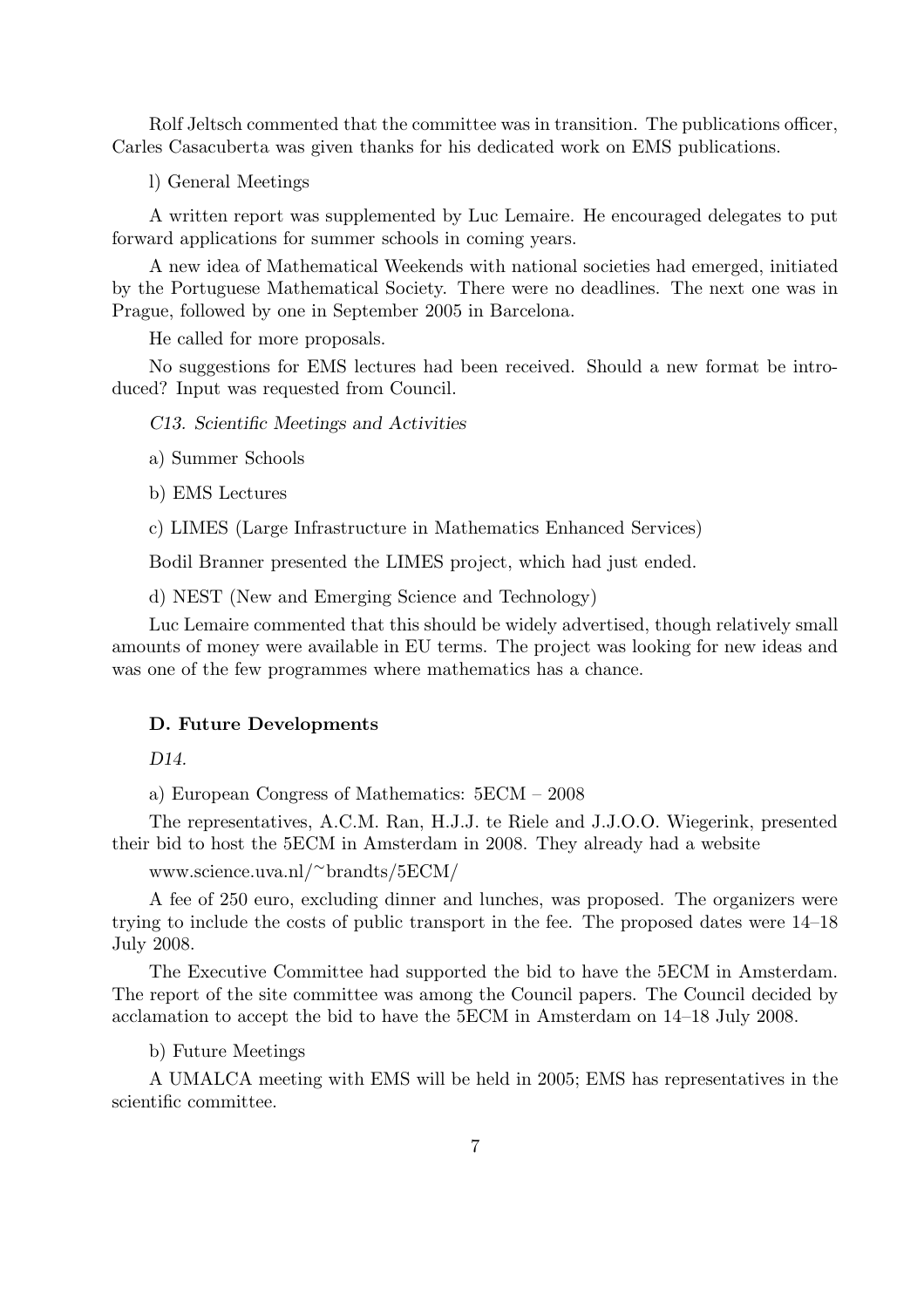c) Digital Mathematical Library

Helge Holden had presented in his paper a vision for the future of the Digital Mathematical Library. The work should be conducted in cooperation with IMU, AMS and other partners.

It was too much for the Executive Committee of the EMS to accomplish, so volunteers were needed. It was agreed that a European dimension was needed.

John Ball informed Council that there was a web page

www.wdml.org

with a list of digitisation projects.

The Council agreed on the need for a leader and people to help.

Alexei Zhizhchenko mentioned that much work had been done in Russia and they had no problems with copyright.

Laurent Guillopé commented that there was much digitized material on the web, but one had to organise access to the material. Publishers should give their metadata. The open archive initiative was important.

It was agreed that coordination and a leader was needed. José Francisco Rodrigues would organise a conference in Portugal for this purpose as a satellite conference of the ICM in 2006.

d) Bologna Process

David Salinger had prepared a working paper on the Bologna Process.

Sir John Kingman summed up the discussion. No general paper by the EMS should be produced. The national societies were to watch out for problems and approach the EMS with convincing arguments to obtain support from it, where necessary.

## E. Miscellanea

Vitali Milman complained that the EU made contracts, not grants, and that it was a very complicated, time-consuming, and humiliating process.

Luc Lemaire added that mathematicians should try to change the attitude of other scientists, who were only interested in the mathematics they need.

The President commented that bureaucracy ought to be a rapidly decreasing function.

Vagn Lundsgaard Hansen said that mathematicians wished to have a European Research Council.

#### 15. Any Other Business

Thanks were given to the departing Executive Committee Members, Bodil Branner, Marta Sanz-Solé, and Mina Teicher, as well as to Carles Casacuberta and Robin Wilson for their services to the Society. The President also thanked Sten Kaijser and his colleagues for organising a very pleasant meeting. He thanked all members of Council for the lively discussions.